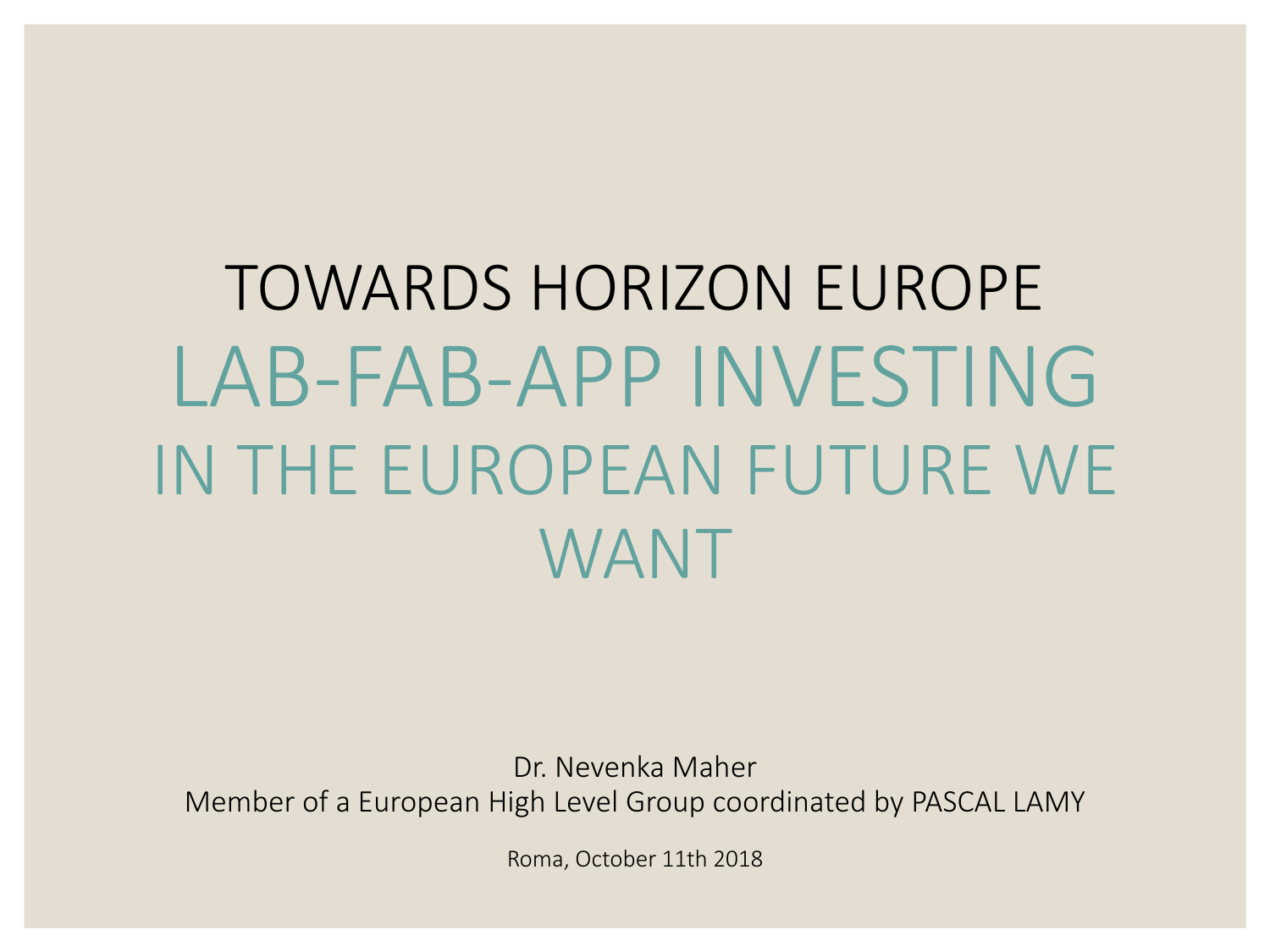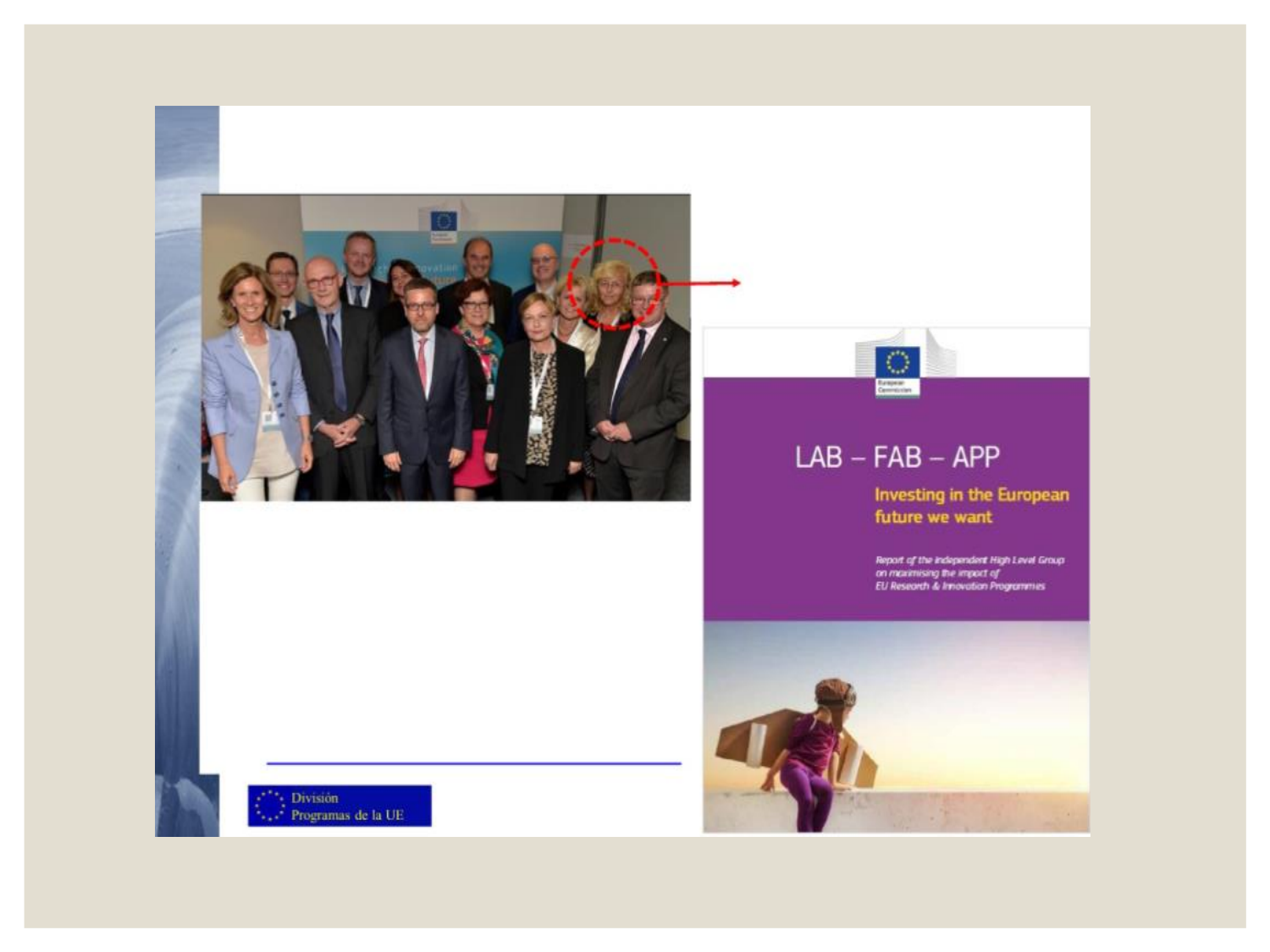## LAMY's High level group mandate

- Investing in the European future
- To formulate a vision for future EU Research and Innovation (R&I)
- To draw strategic recommendations on maximising the impact of EU R&I programmes in the future, i.e. how to fulfil that vision.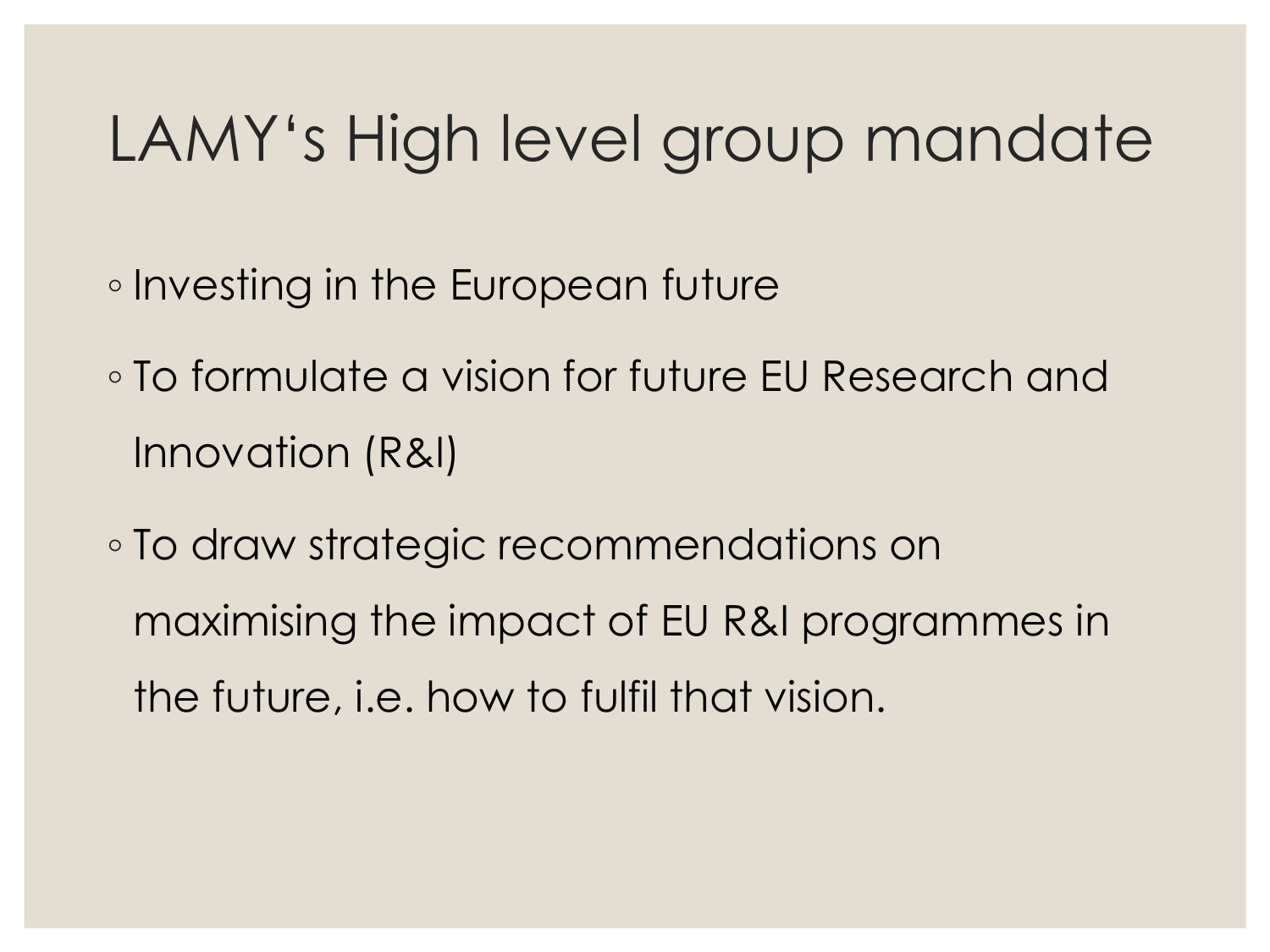## Mr. P. Lamy: "We need LAB-FAB-APP"

- We need to continue investing in science, whether disruptive or incremental – LAB.
- We need to become much better in fabricating added value products and services, converting the results of sciences into innovative solutions that generate value for economy and society – FAB.
- We need to ensure that these solutions find their application for the benefit of society, and with the more active participation of citizens – APP.

Commissioner Moedas: "We do well in terms of science, but not yet enough for innovation"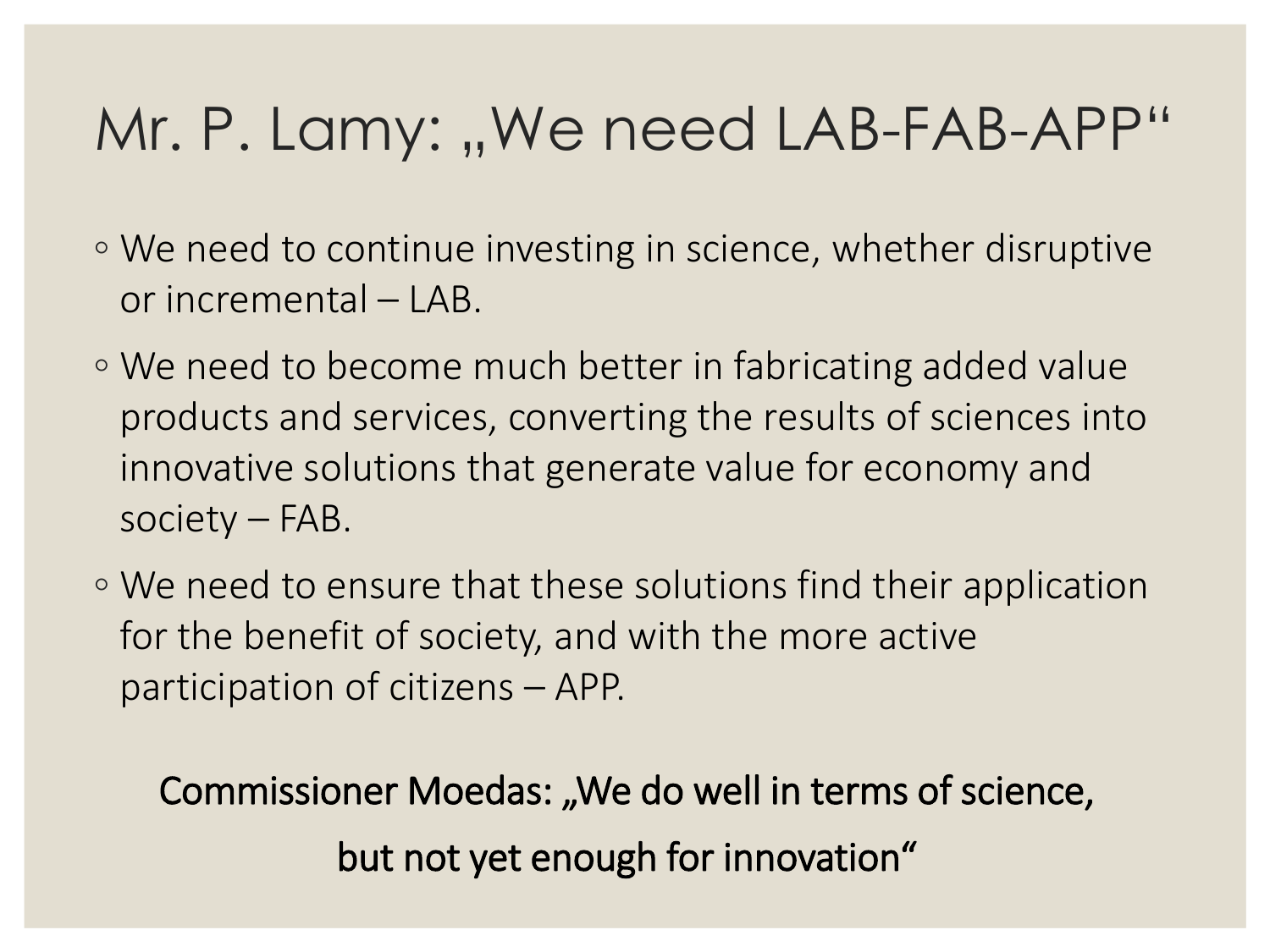# R&I context challenges, to turn problems into opportunities

- EU added value for growth, competitiveness, jobs
- Continuing focus on impact
- Funding all the way from lab to market
- Enhanced involvement of business (SMEs)
- Synergies with EU financial instruments
- More industrial participation
- Societal Challenges missions coming from Interim H2020 evaluation + additional analysis + interviews ...(Methodology, LAB-FAB-APP, pp. 24)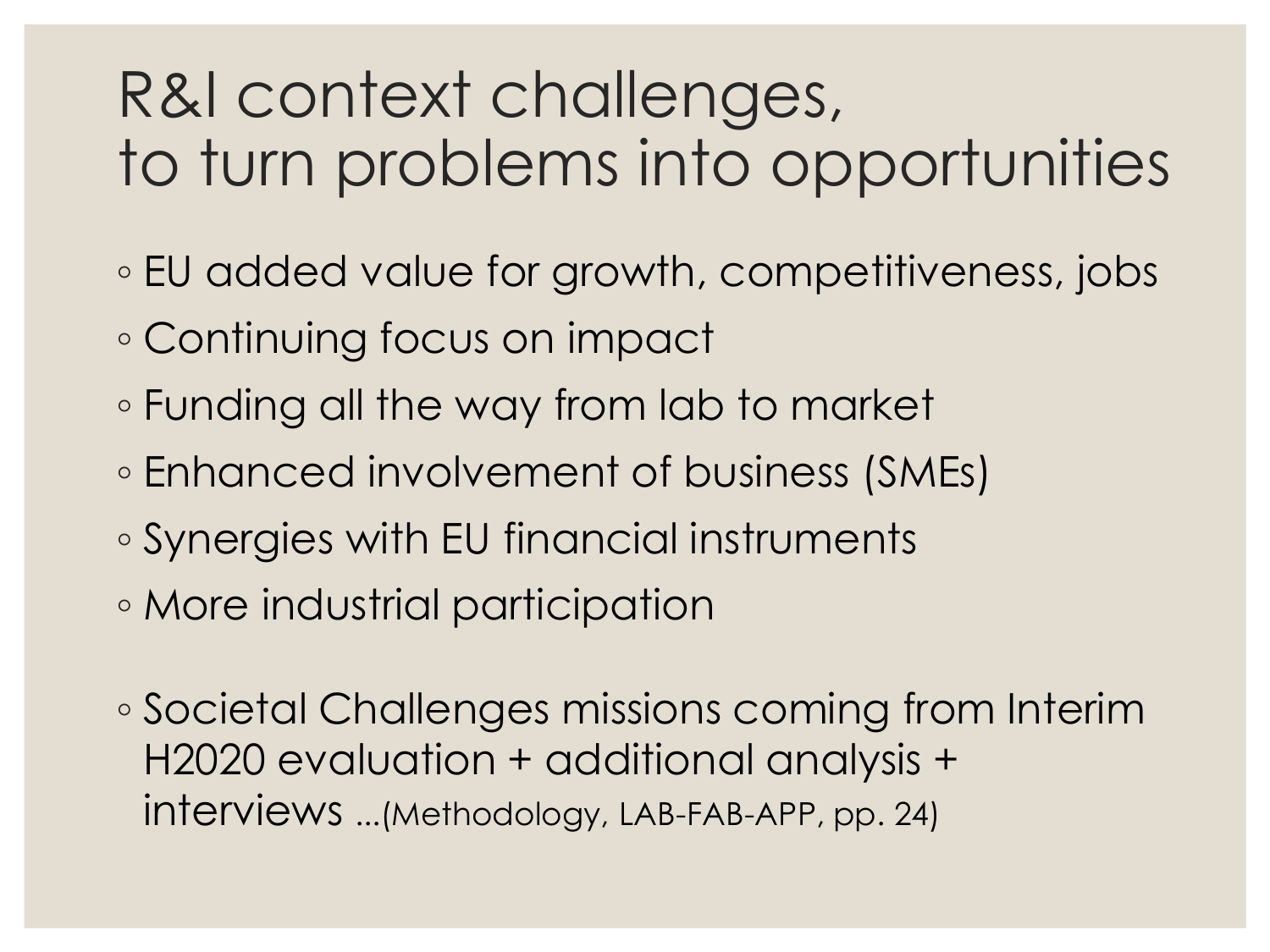



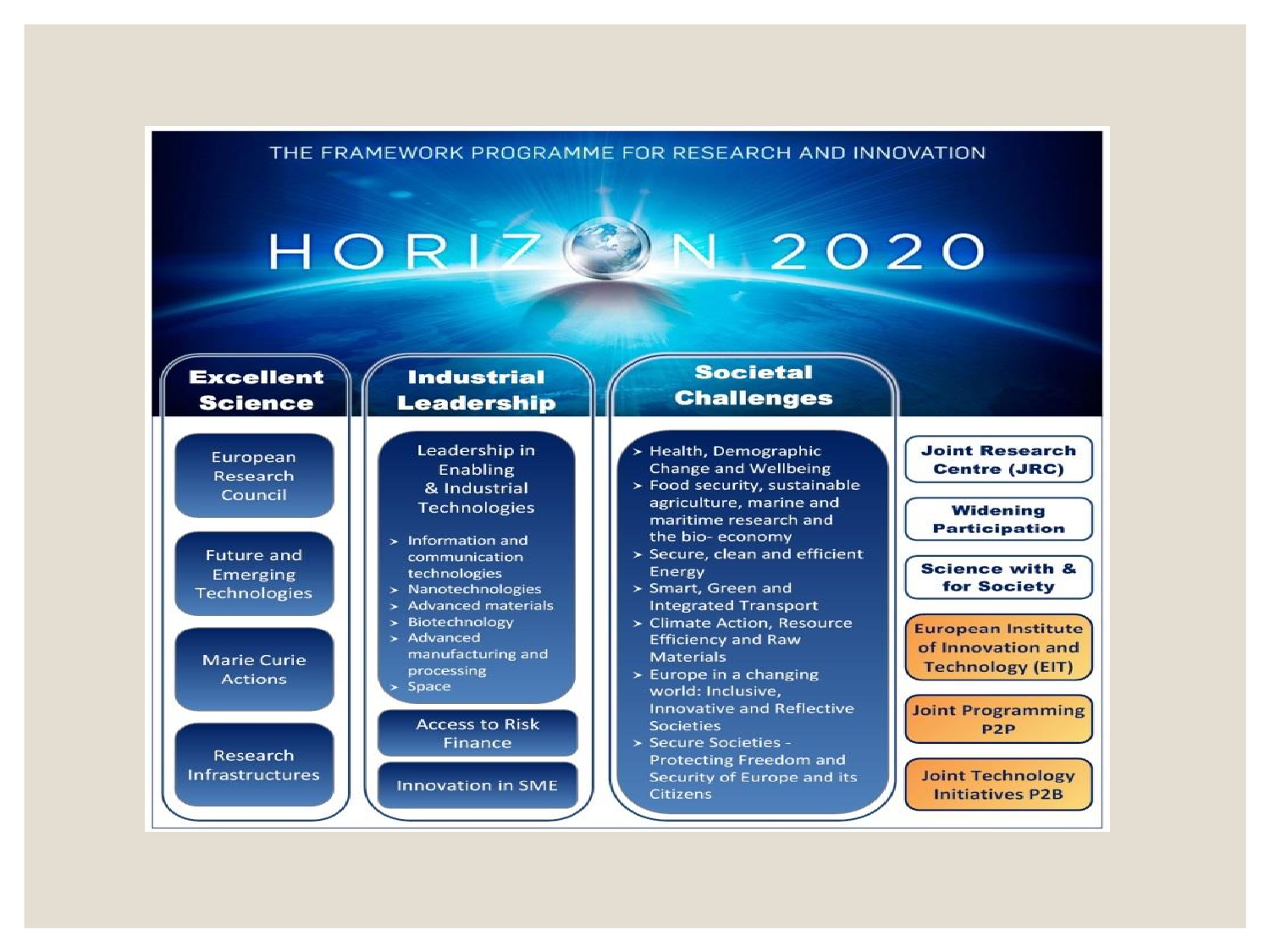## R&I context challenges and to turn problems to opportunities

◦ To invest in R&I as they are key drivers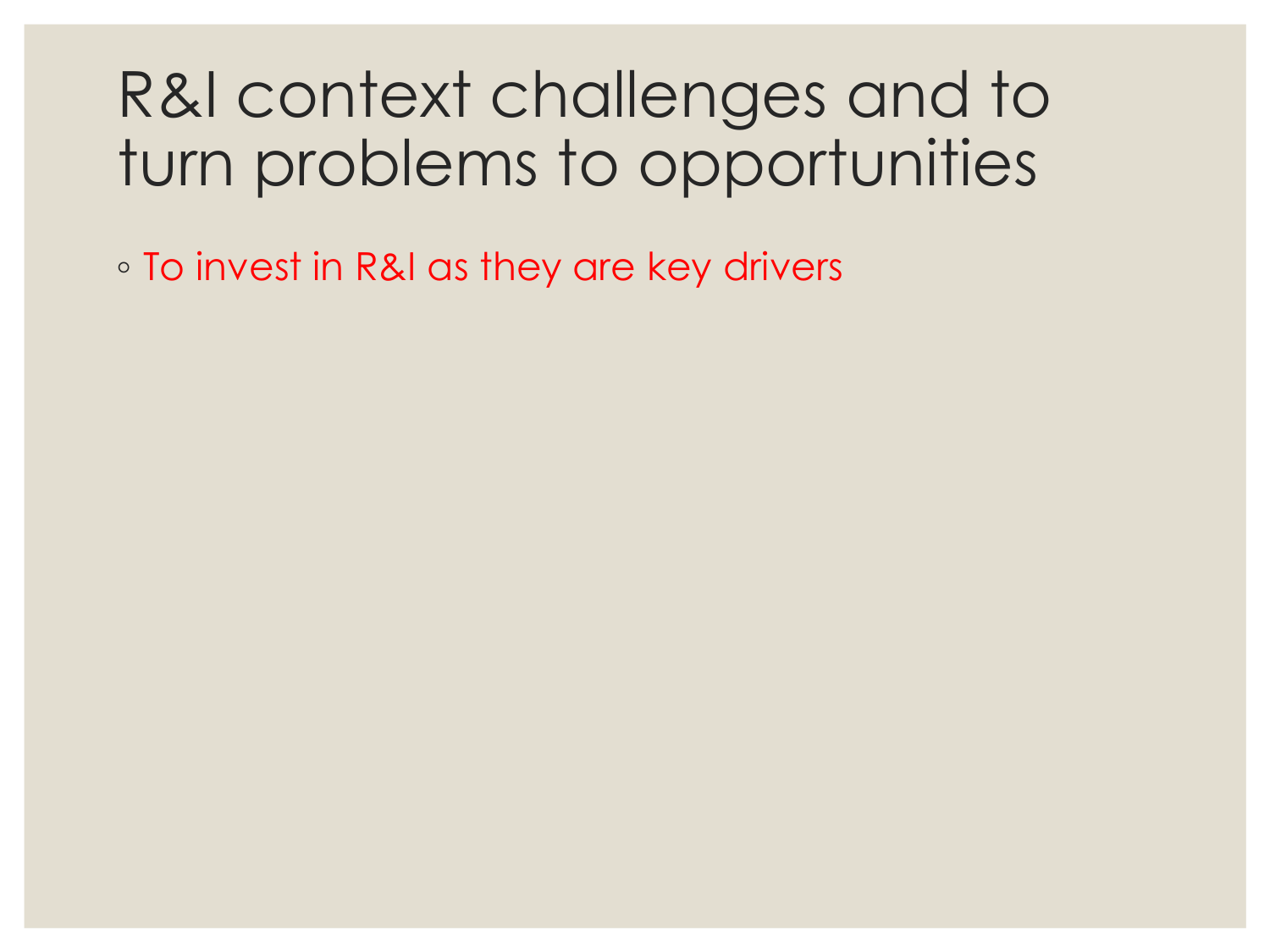Recommendation 1: *To Prioritise research and innovation in EU and national budgets.*

Action: to double the budget of the post-2020 EU research and innovation programme.

Challenges:

- EU added value, growth, competitiveness, jobs
- Innovation–led growth builds prosperous and cohesive EU
- Multidisciplinary collaboration
- Increased funding (3% GDP) matched with public and private xxx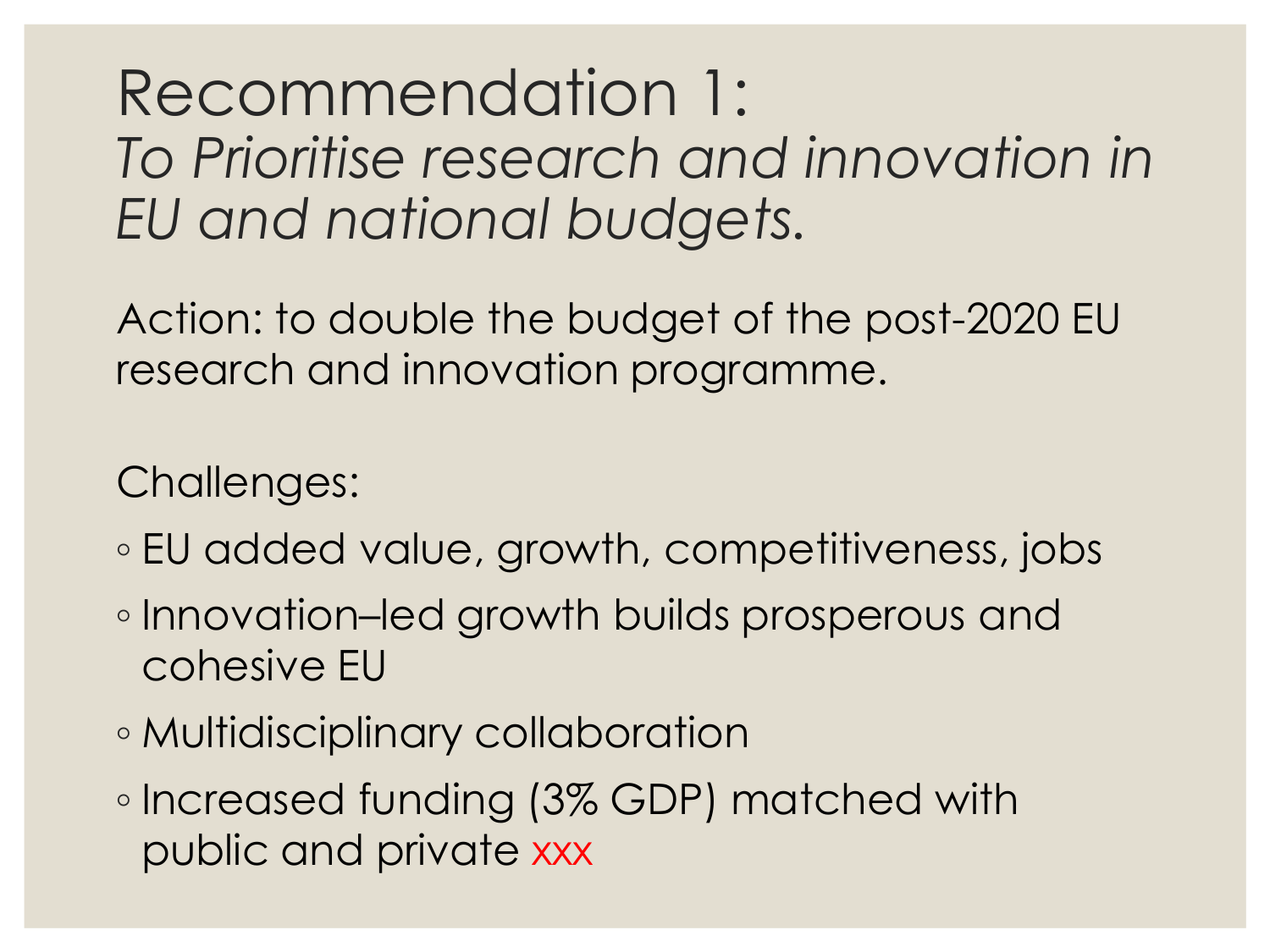## Recommendation 2: *Build a true EU innovation policy that creates future markets.*

Actions:

- To foster ecosystems for researchers, innovators, industries and governments
- To promote and invest in innovative ideas with rapid scale-up potential through EIC, European Innovation Council.

Challenges:

- To invest as innovation deficit is as we do not capitalise
- Knowledge assets, based on science and research faster and intensively turned to innovations in the form of new products, services and business models as they generate value for economy and society
- Intangible sources investment and to capitalise equity
- Market driven innovation.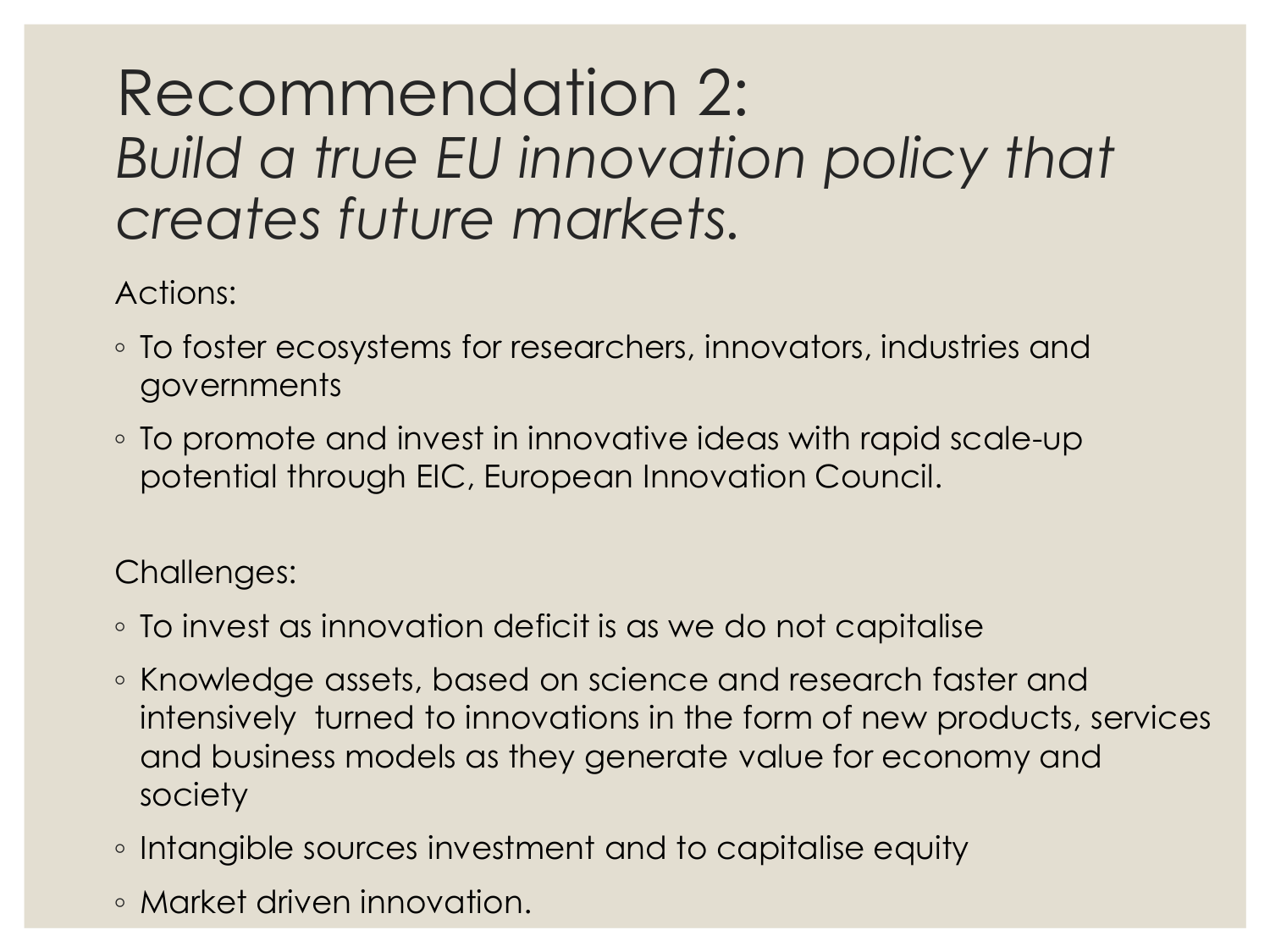# Innovation – most important driver

#### Innovation new definition

Innovation is more than technology. EU innovation policy must be based on a definition that acknowledges and values all forms of new knowledge – technological, but also business model, financing, governance, regulatory and social – which help generating value for the economy and society and drive systemic transformation.

#### Stronger focus on breakthrough than incremental innovation

Modern R&I policies and programmes with the highest potential for promoting breakthroughs are those that resolutely push and pull crossdisciplinary, cross-sectorial, cross-institutional and crossborder collaboration, responsive to market opportunities and societal expectations.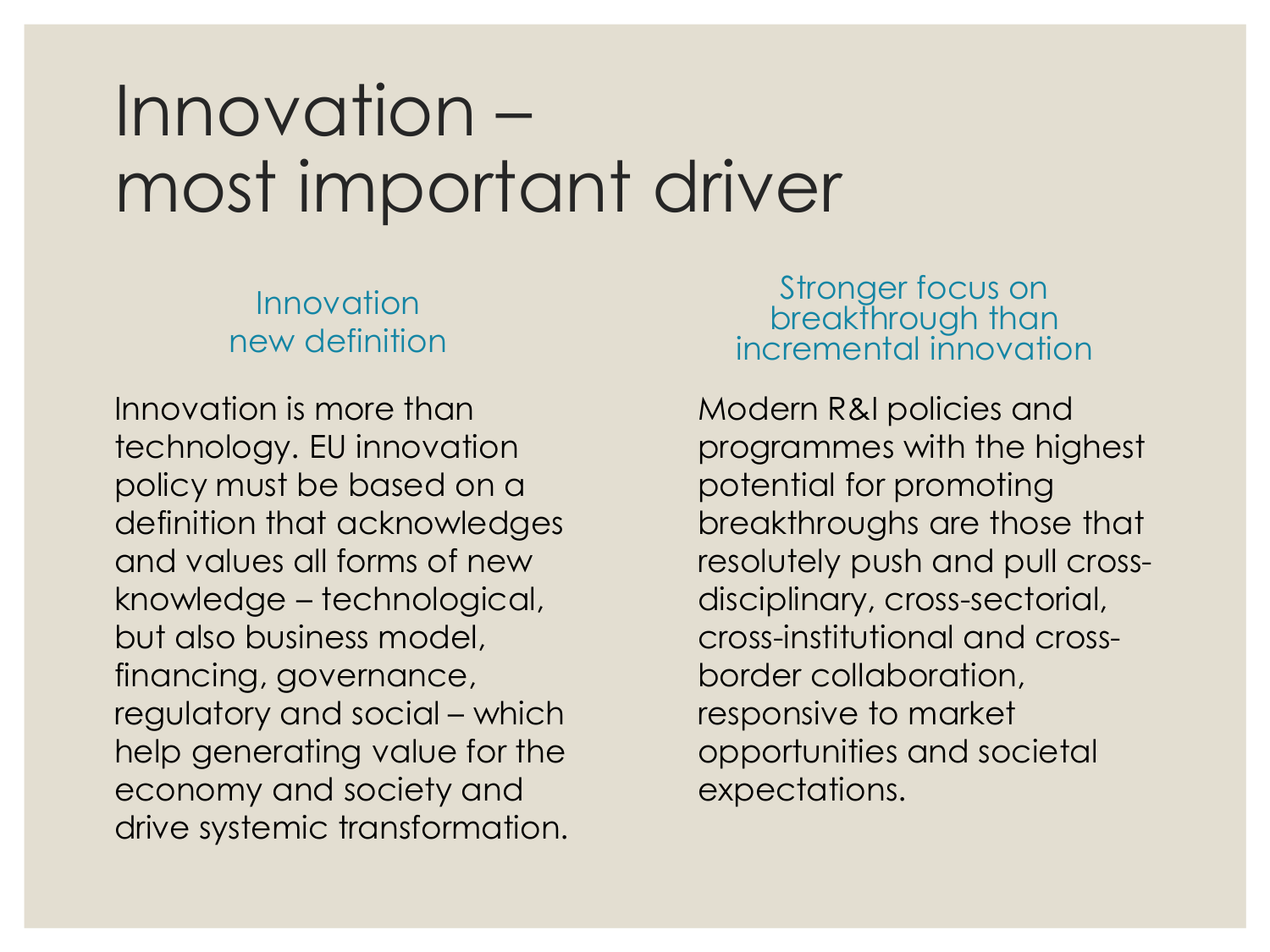## Recommendation 3: *Educate for the future and invest in people who will make the change.*

Action: modernise, reward and resource the education and training of people for a creative and innovative Europe.

»Europe can have the most impressive talent pool on earth, but it will fail to capitalise on this if the education system does not foster a more innovative and risk-friendly culture« Lab Fab App, pp. 13.

Challenges:

- Education system to foster innovative culture
- To embed innovation and entrepreneurship in education
- Everybody in a society should be creative
- University active in bringing together business, research centres and universities
- To help bridging the valley of death between fundamental research and commercialising products
- To promote open science, open innovation and openness to the world
- Development of curricula for the next generation

**There is no excellency in R&I if there is no excellency in education.**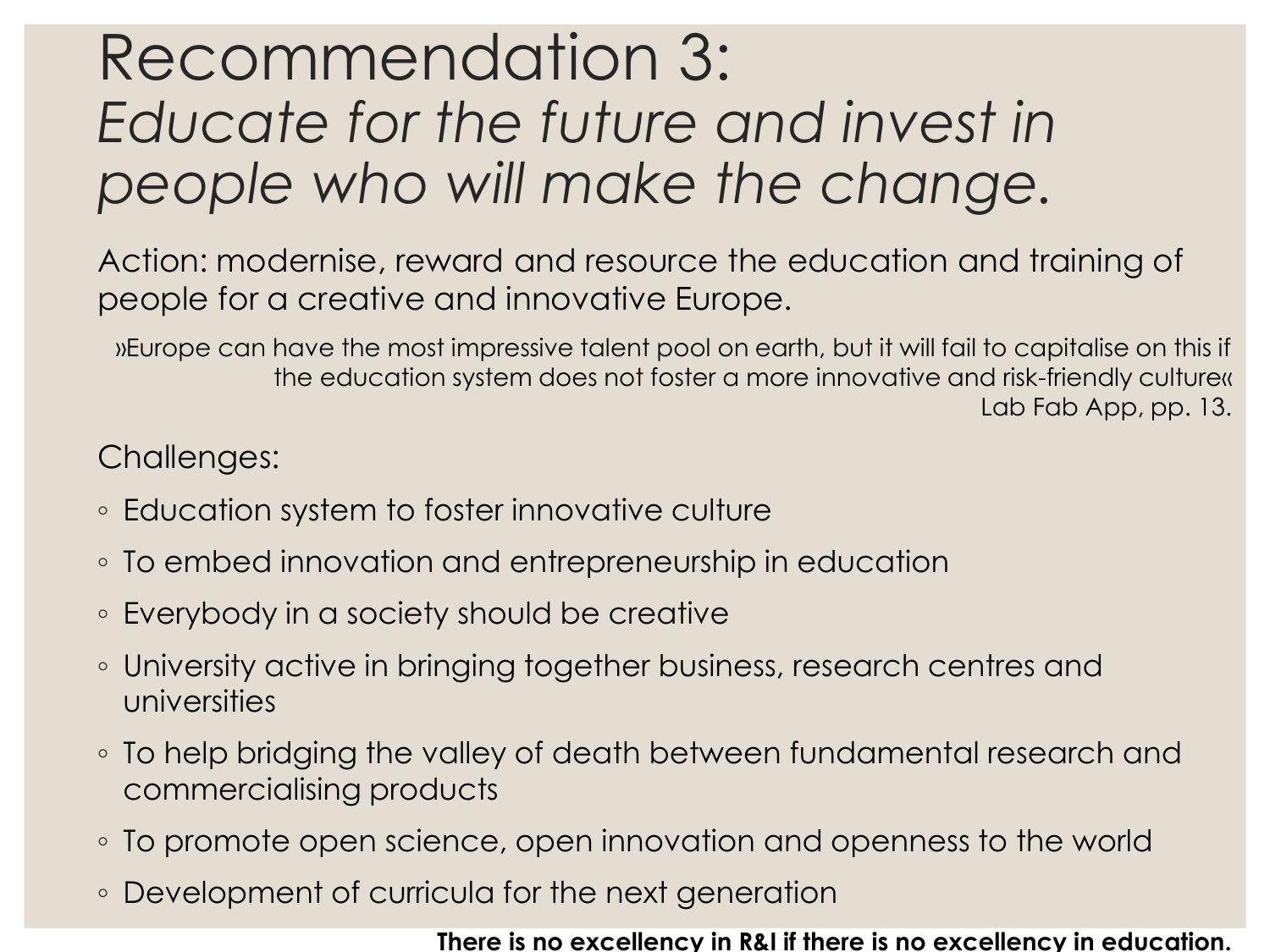### Recommendation 4: *Design the EU R&I programme for greater impact.*

Action:

To make the future programme's pillars driven by purpose and impact, fine-tune the proposal evaluation system and increase flexibility.

Challenge and Focus on:

- Purpose
- Impact

◦ Excellence in science, in industry, in society.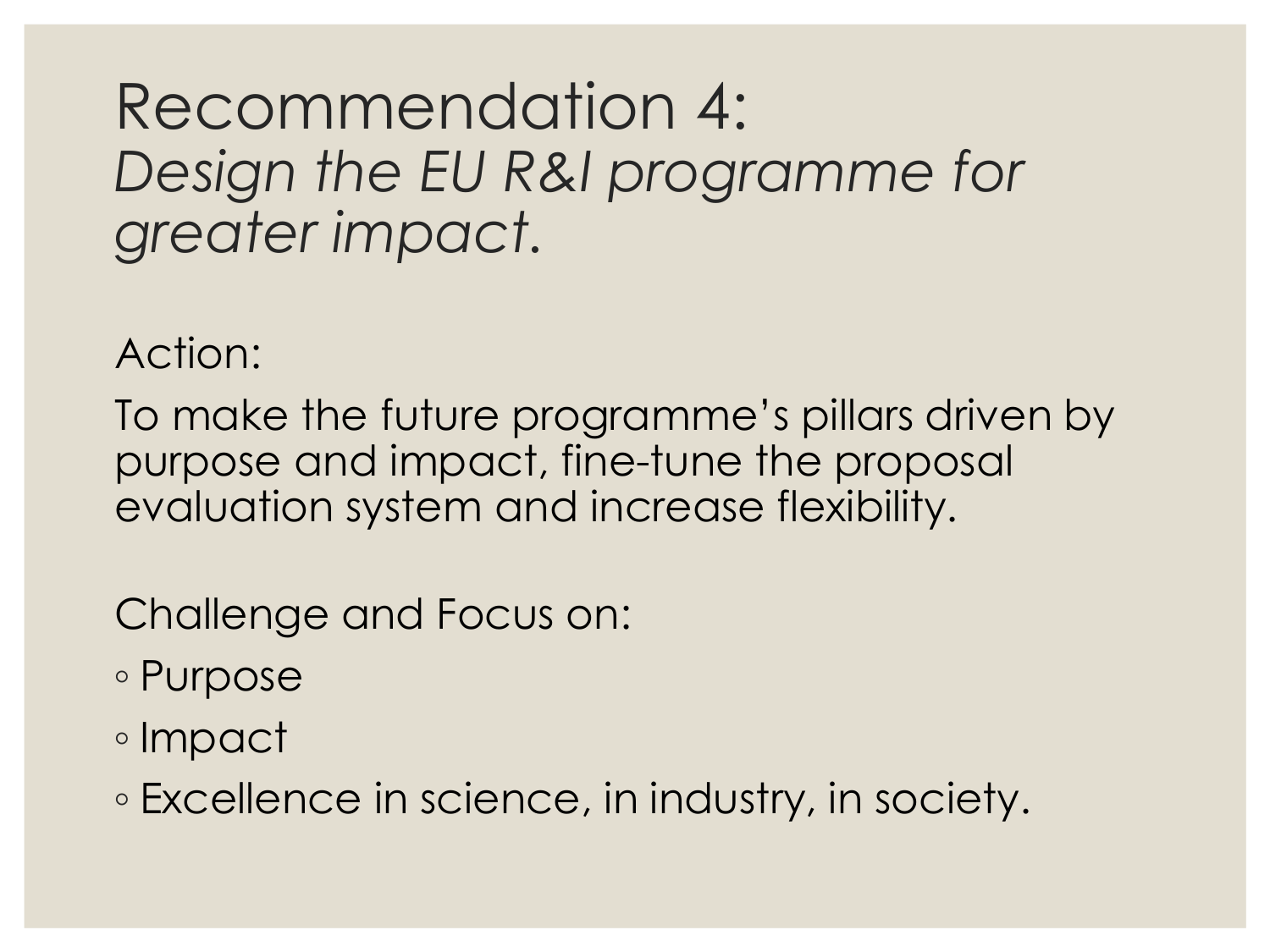Recommendation 5: *Adopt a mission-oriented, impact-focused approach to address global challenges.*

Action: set research and innovation missions that address global challenges and mobilise researchers, innovators and other stakeholders to realise them.

- Missions should have a breakthrough potential for science, technology, industry or society
- Unlock the innovation potential
- Involve all EU instruments
- Mobilise many actors in partnership and across sectors
- Design thinking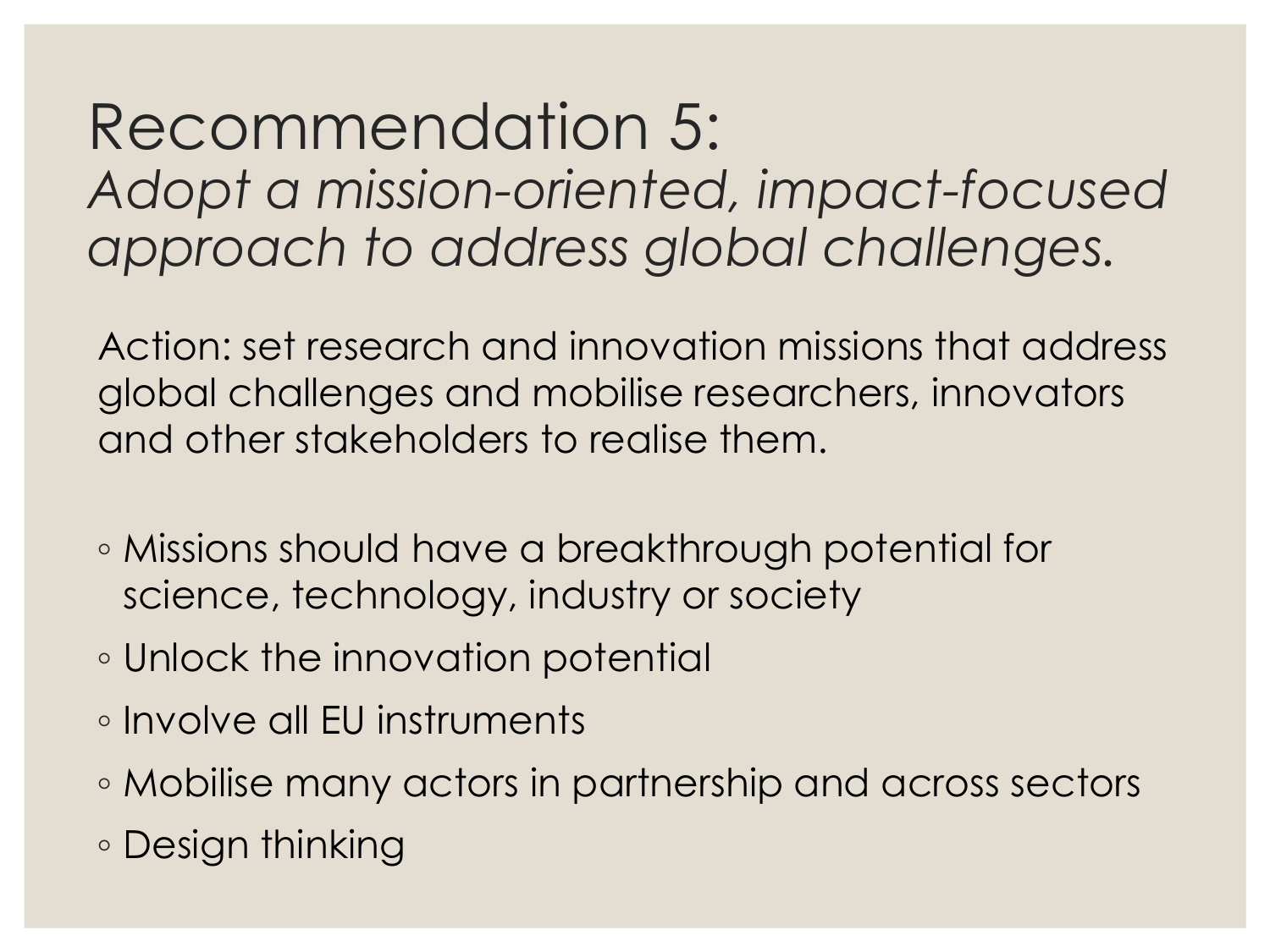Recommendation 6: *Rationalise the EU funding landscape and achieve synergy with structural funds.*

Action:

To cut the number of R&I funding schemes and instruments, make those remaining reinforce each other and make synergy with other programmes work.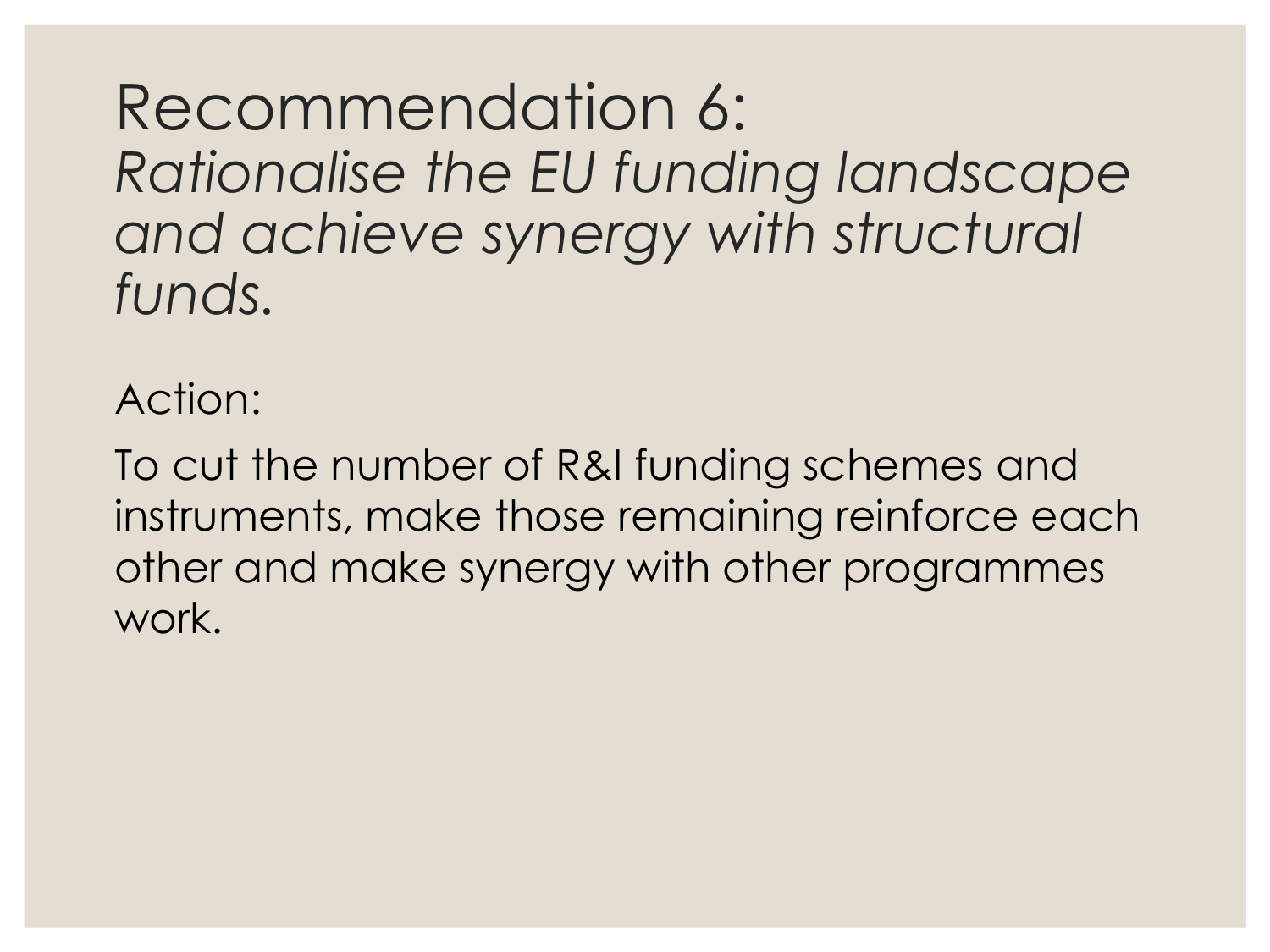### Recommendation 7: *Simplify further.*

Action:

To become the most attractive R&I funder in the world, privileging impact over process.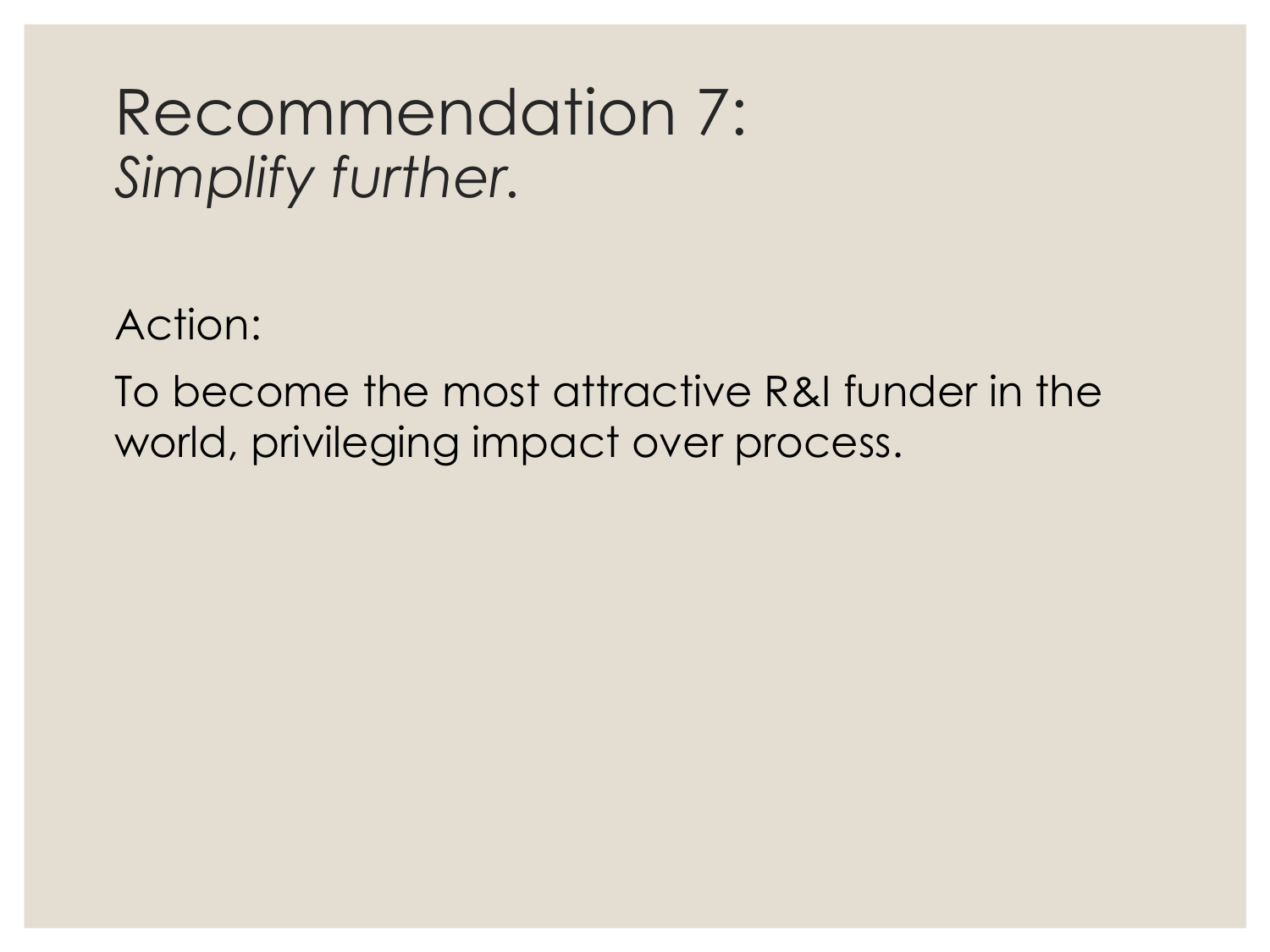## Recommendation 8: *Mobilise and involve citizens.*

Action:

To stimulate co-design and co-creation through citizen involvement.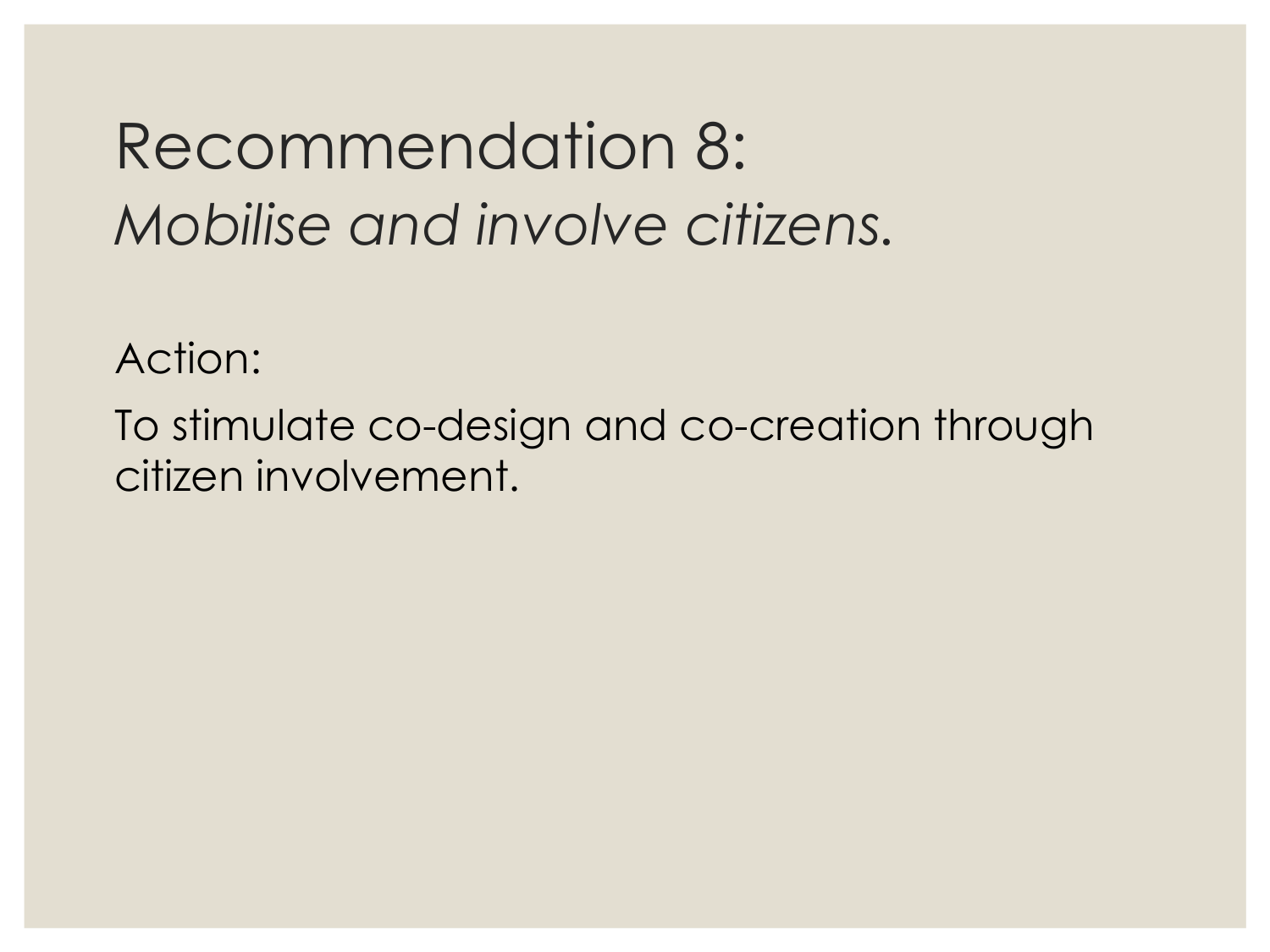### Recommendation 9: *Better align EU and national R&I investment.*

Action: ensure EU and national alignment where it adds value to the EU's R&I ambitions and missions.

EU and a member state – complementarity Common strategic reference agenda

"EU R&I programmes should focus on topics and objectives with high EU added value, beyond specific national priorities and interests.

EU Member States should develop multi-annual national R&I strategies outlining priorities for national R&I investments and their alignment with the EU R&I programme". (pp. 20)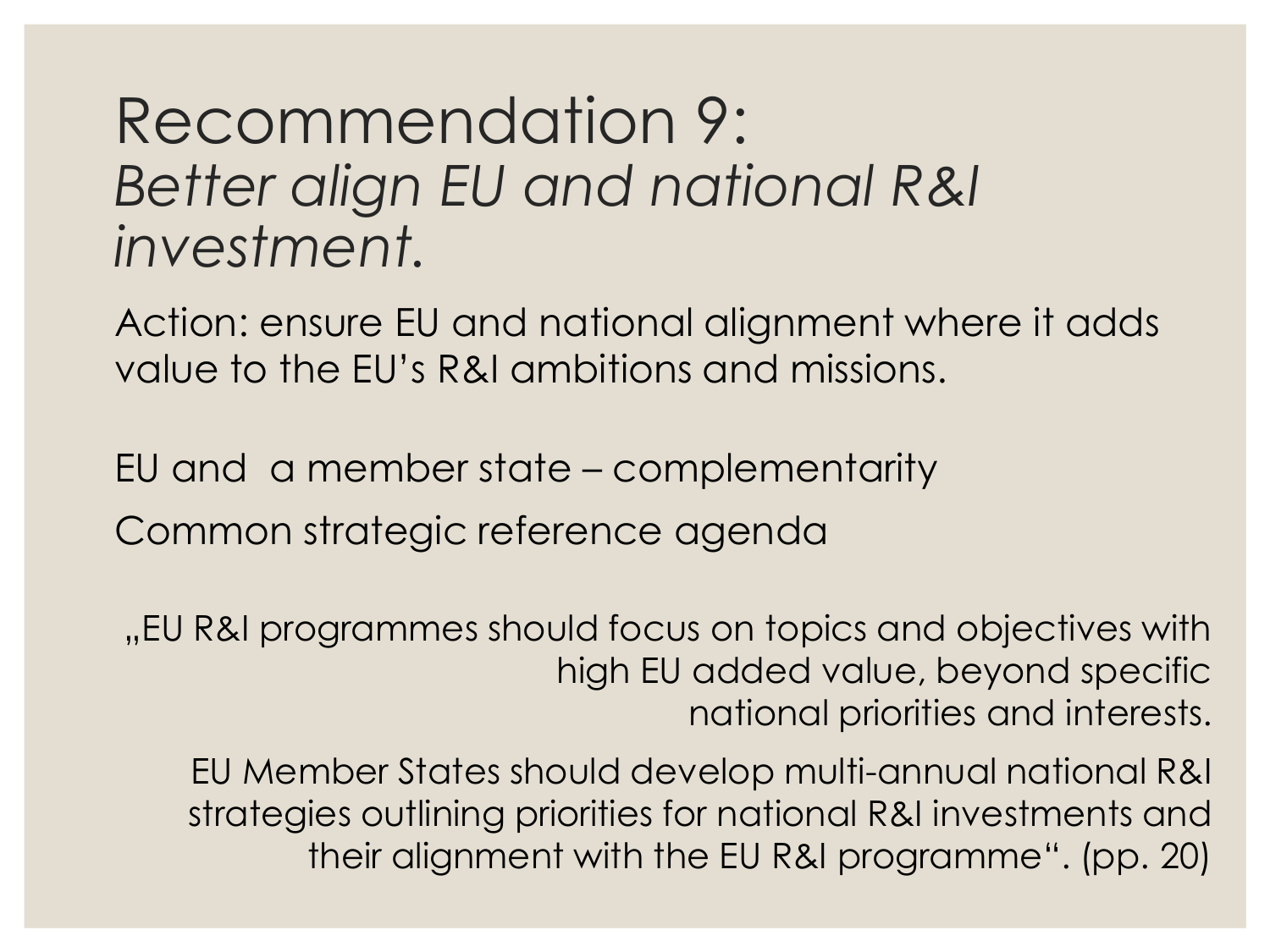Recommendation 10: *Make international R&I cooperation a trade-mark of EU research and innovation.* 

Action:

To open up the R&I programme to associations by the best and participation by all, based on reciprocal co-funding or access to co-funding in the partner country.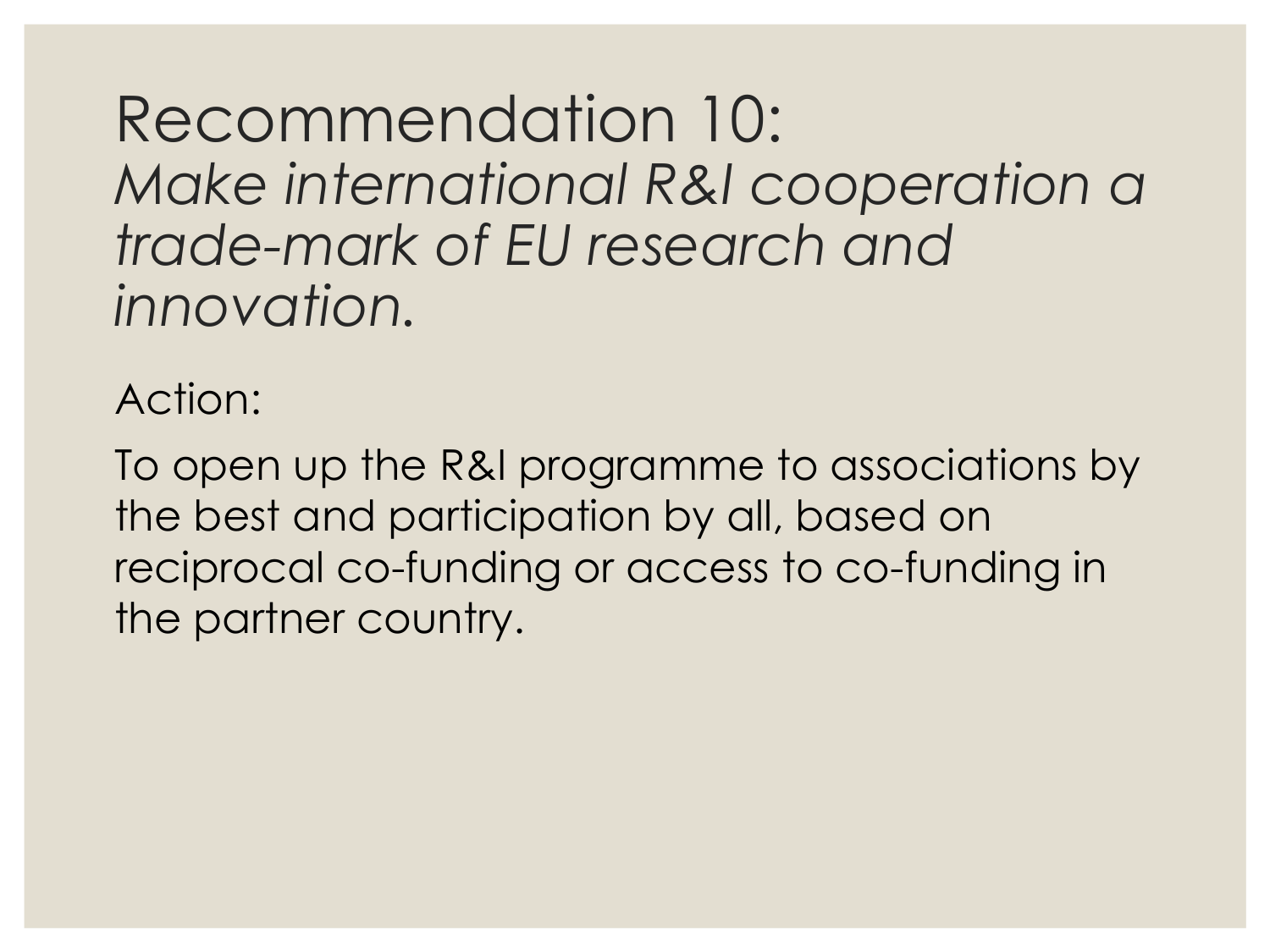### Recommendation 11: *Capture and better communicate impact.*

Action:

To brand EU research and innovation and ensure wide communication of its results and impacts.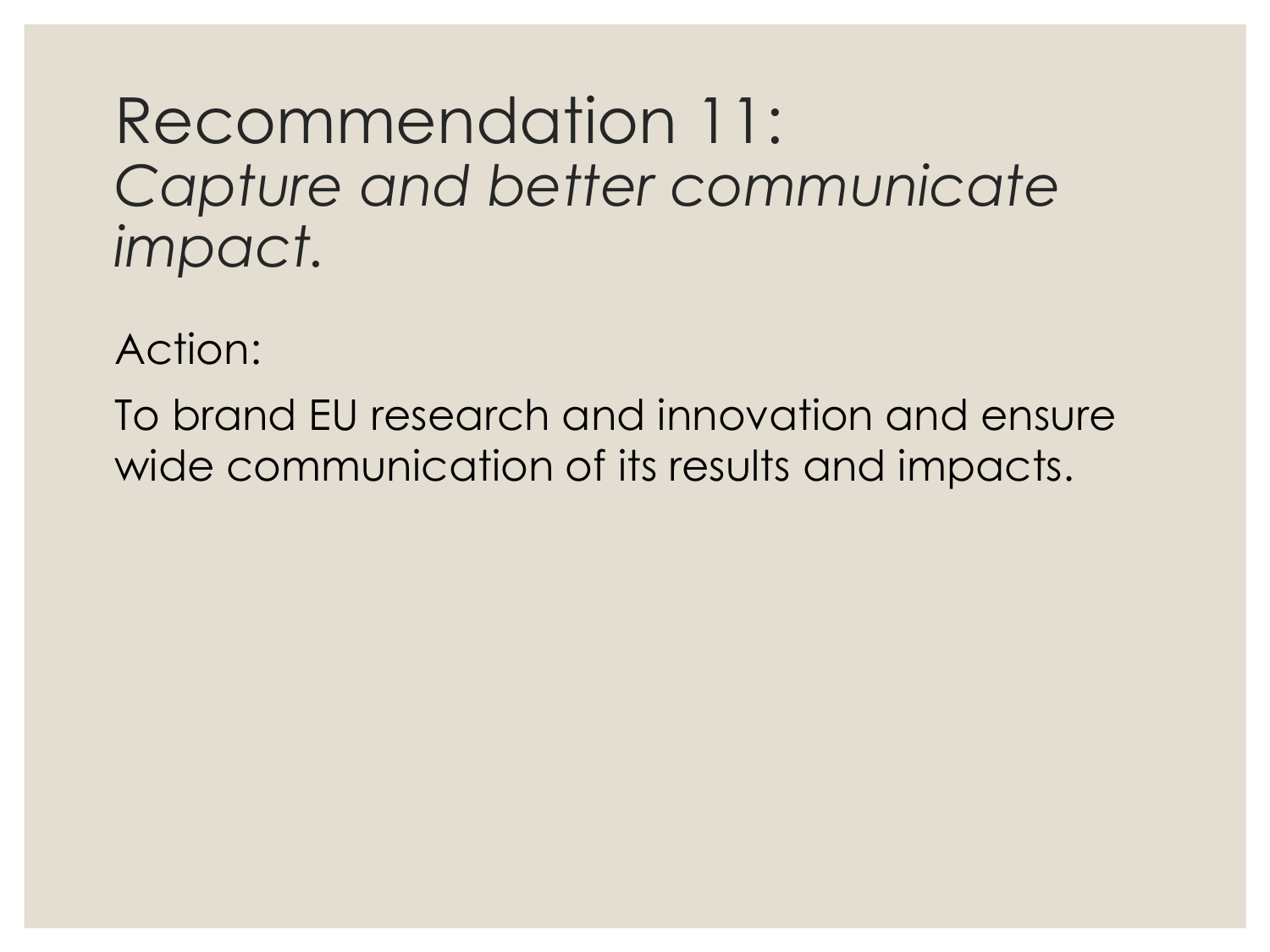## Impact to be maximized

- Strong R&I system approach
- Move from high cost of IPR to investment in intangible assests and equity
- Business modelling and standardisation (in accountancy)
- Spend human resources effectively
- Empowerment managerial capacities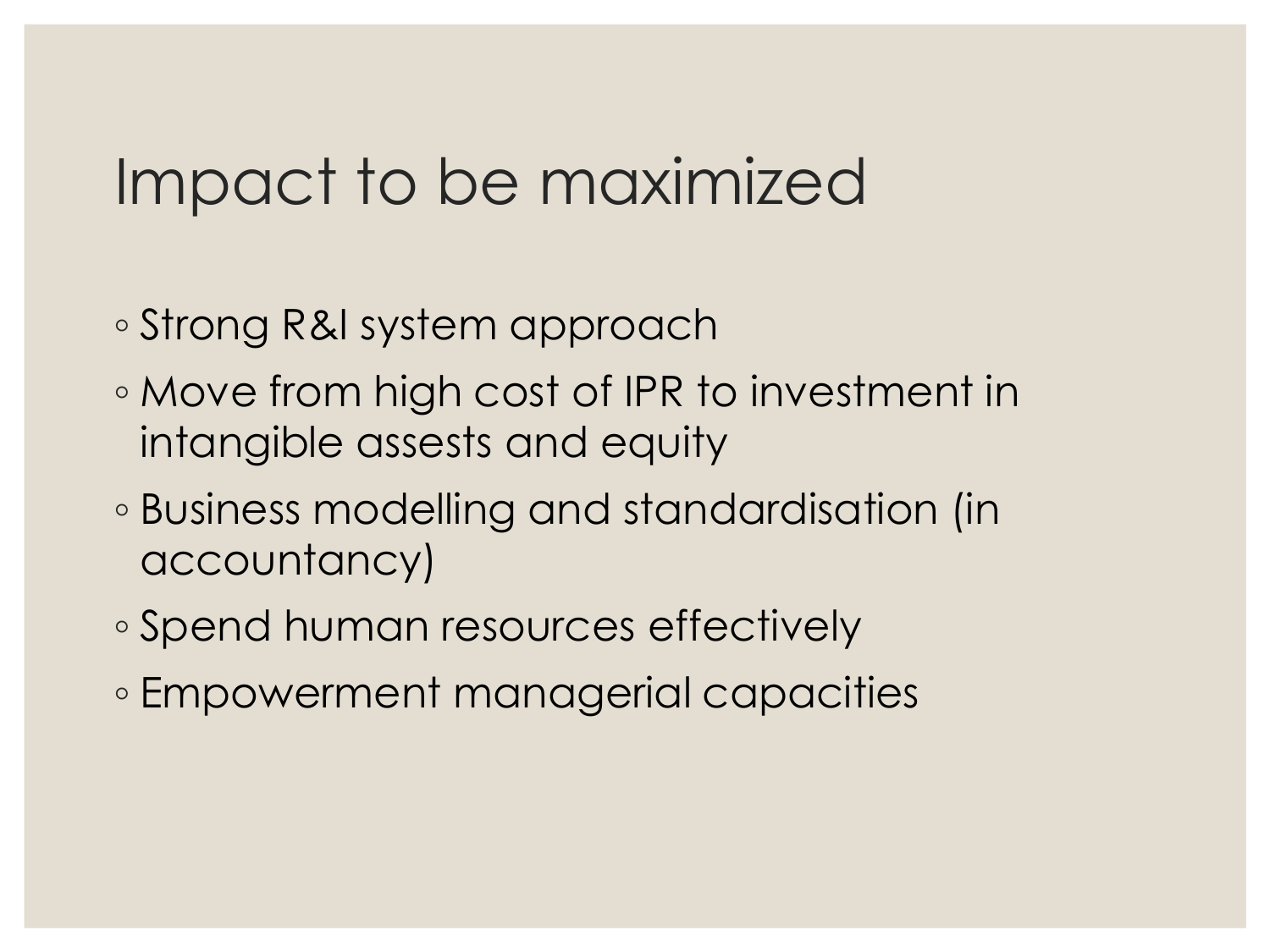## Industry 4.0 push innovation...

... as the first driver of growth and the main productive factor of added value. That is why the potential of human capital is to be properly considered. And business has two parts: marketing and innovation.

When investing in innovation there is more and more a possibilities to perform intangible property and its capitalisation, real economic added value.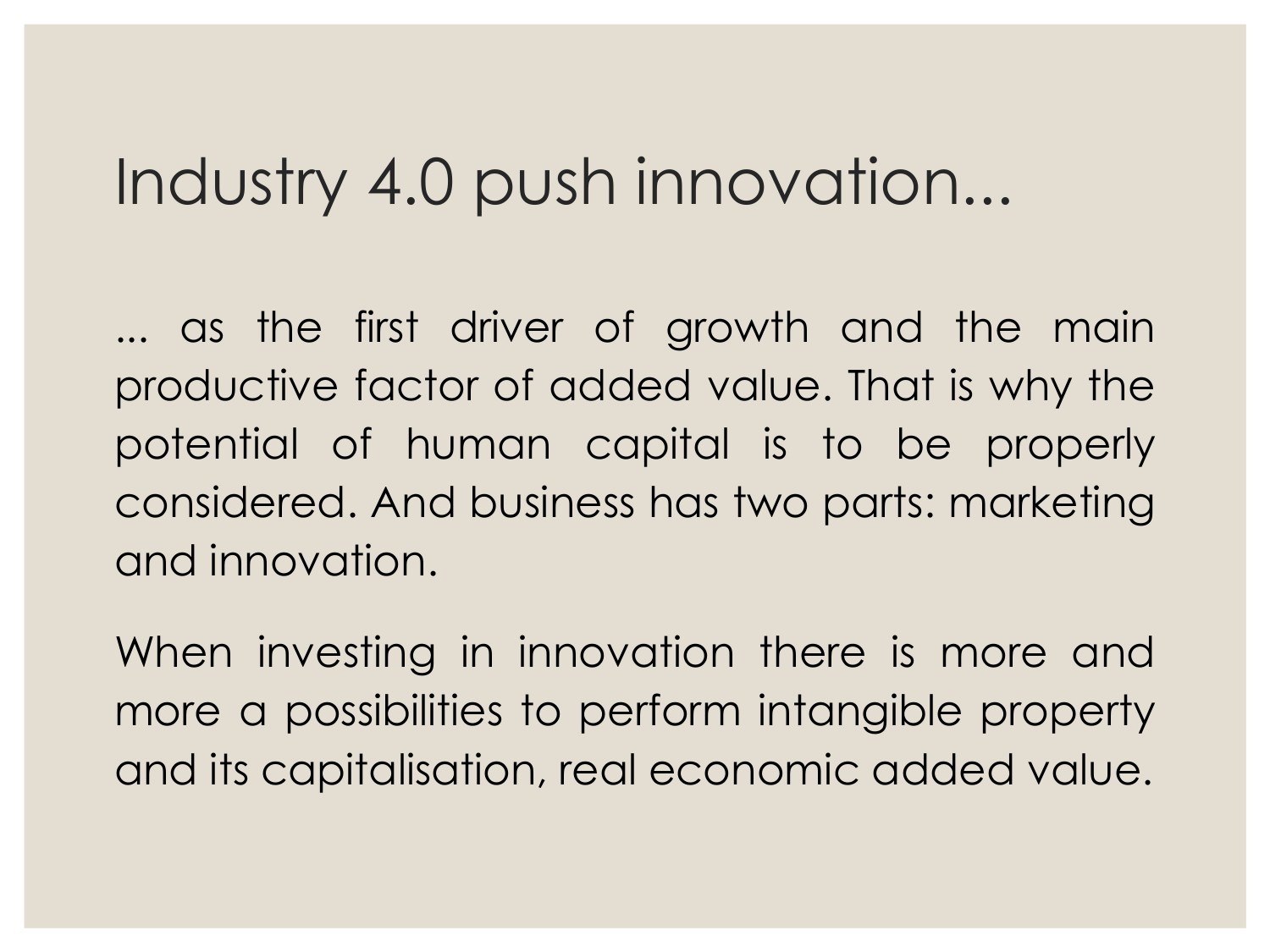To have under control: *Investment in knowledge and innovation to perform equity.* 

#### Competences and skills building for know how.



Push from costs (expenses) to investment in intangible assets.

*Knowledge production*  means developing and providing knowledge.

*Knowledge transmission* is educating and developing human resources

*Knowledge transfer*  is disseminating knowledge and providing inputs in problem solving.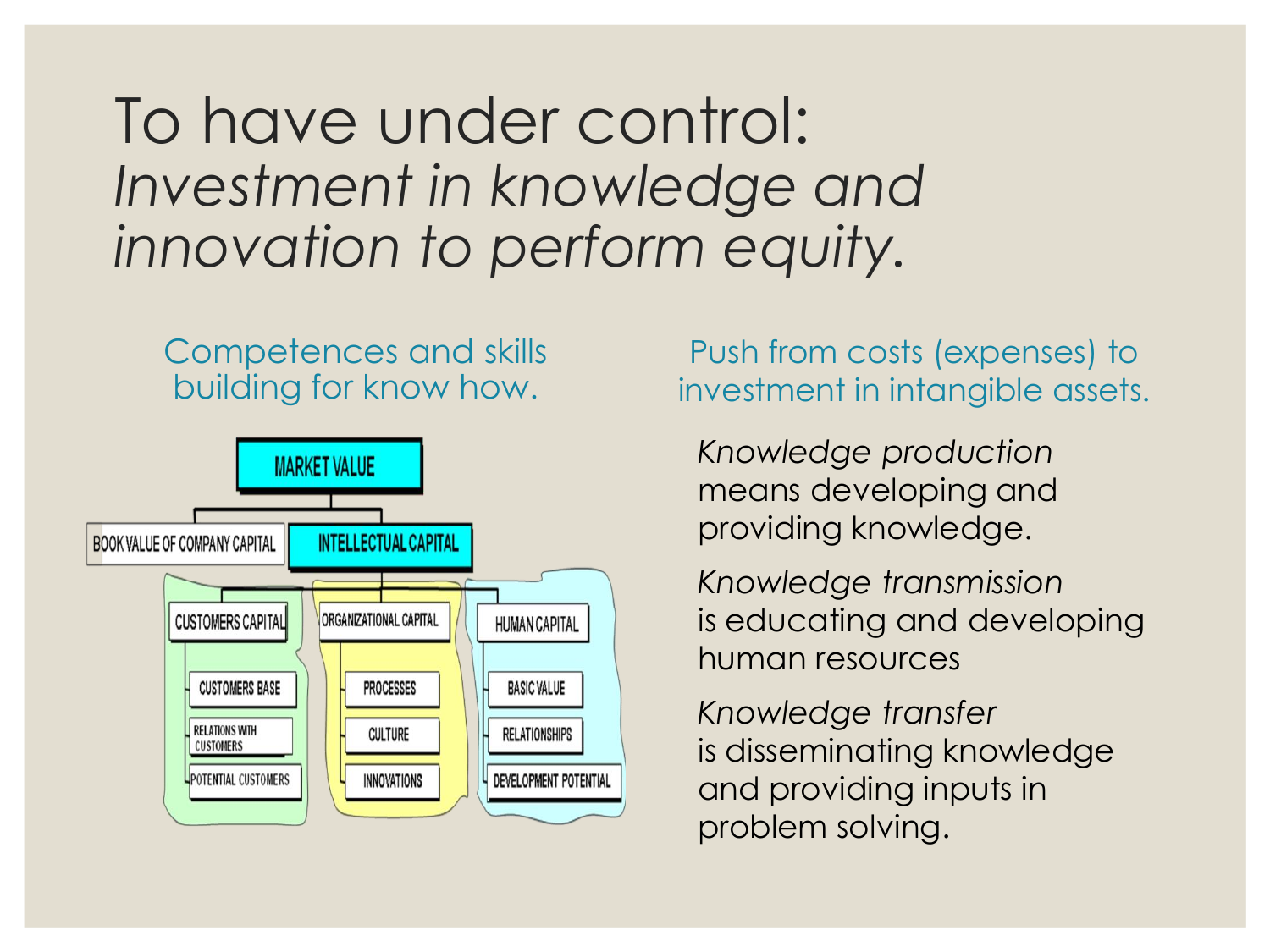## We need to discuss and shape together... *Conference July 3rd 2017 R&I Shaping our Future*

- How to capitalise on the current strengths of EU R&I
- How to face up to the challenges of a fast-changing world and rapidly evolving innovation dynamics?
- How to best create solutions for the future by seizing on the opportunities created by our research and innovation potential?
- What is the role of EU R&I and innovation in a global context?
- How can R&I shape the future of our citizens?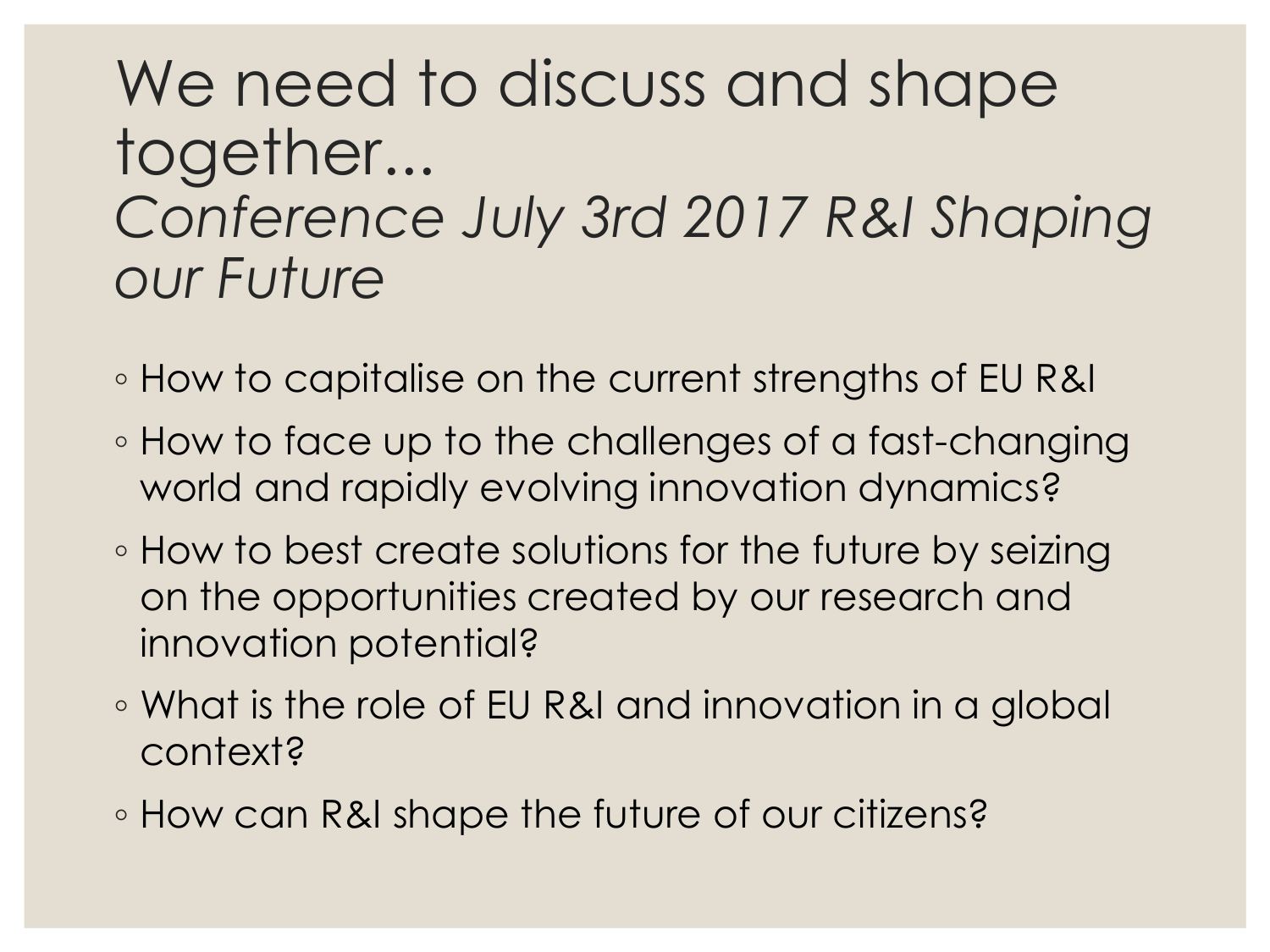# **Talinn**

Three main priorities:

#### **1. Ensure investment in research and innovation**

- o Make research and innovation a real priority
	- o Reaffirm research as a critical success factor and prioritize R&I in Europe's future
	- o Increase budgets for R&I, both at national and EU level
	- o Ring-fence and protect R&I funding in the next EU budget

### **2. Increase the impact of R&I investments**

- o Recognise a broad notion of impact that acknowledges the societal value of research for policy and practice
- o Ensure that the right polices and frameworks are in place
- o Broaden and improve research education
- o Strengthen the role of research in policymaking

### **3. Build trust between research and society, and within the R&I system**

- o Improve the way research is communicated
- o Engage people in the co-creation of the future